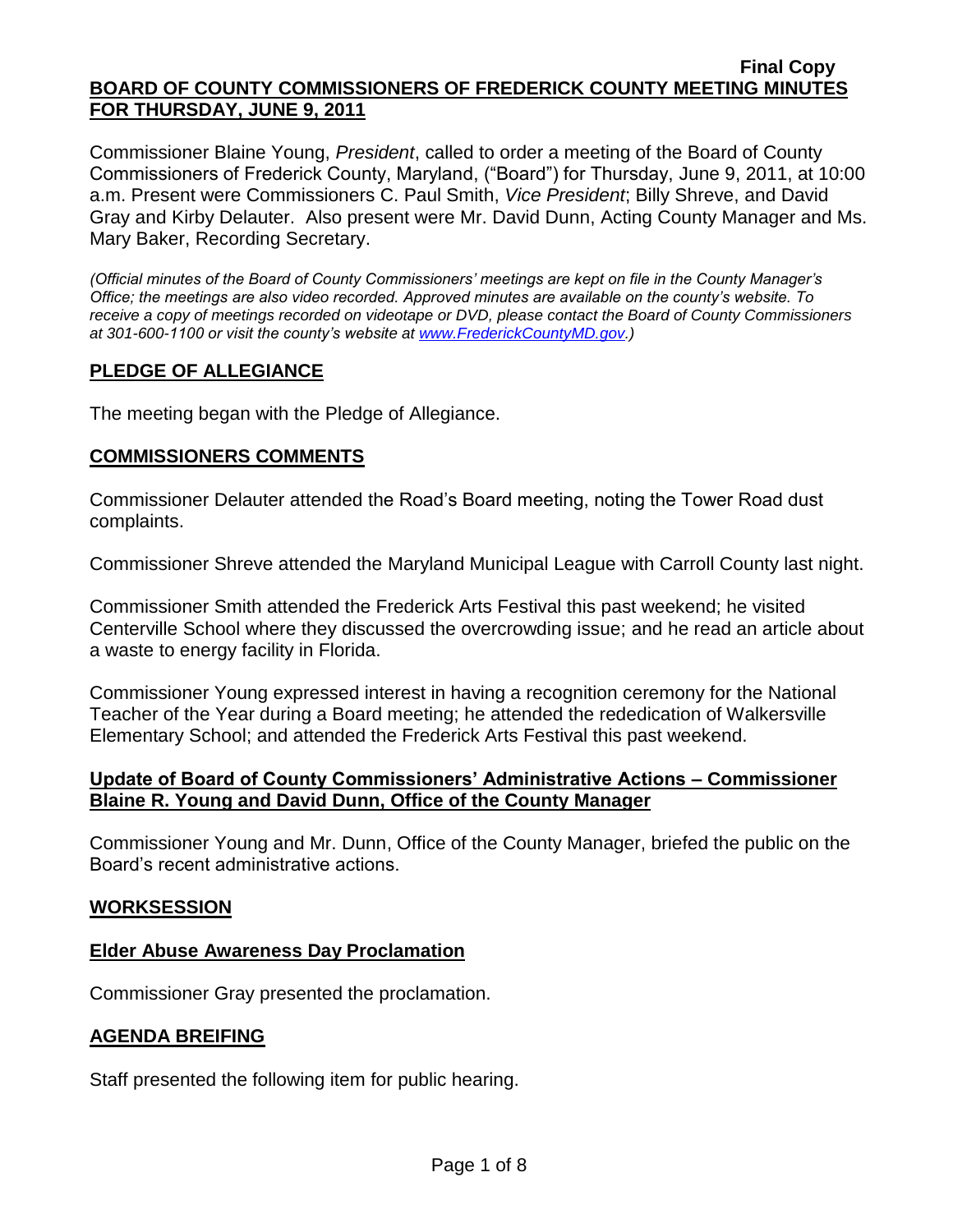Thursday, June 16, 2011, at 10:00 a.m.

- Rehabilitation of Vacant Commercial Structures Colby Ferguson, Community Development Division
- New Jobs Tax Credits Richard McCain, Office of the County Attorney

## **CONSENT AGENDA**

### **BID AWARD**

1. Purchasing Memo #11-197 - Request to Renew Employee Physicals, Drug Testing and Other Services Award to: Corporate Occupational Health Services Estimated award amount: \$744,897.00

### **BUDGET TRANSFERS**

- 1. #BT-11-171, Accounting, Finance Division
- 2. #BT-11-172, Aging, Citizens Services Division

### **CHANGE ORDER**

1. Adult Detention Center Shower Renovations, Change Order No. 2 and Associated Budget Transfer – Darlene Bucciero, Public Works Division

### **GRANTS**

- 1. Rapid Response Grant Laurie Holden, Citizens Services Division
- 2. Division of Rehabilitated Services (DORS) Summer Jobs Grant Laurie Holden, Citizens Services Division
- 3. FFY 2012 Governor's Office of Crime Control and Prevention Edward J. Byrne Justice Grant Application for Drug Court – Dwayne Wolford, Circuit Court
- 4. Renewal of Memorandum of Understanding for the Section 8 Moderate Rehabilitation Program – Jenny Short, Citizens Services Division
- 5. Renewal of Memorandum of Understanding for the Housing Choice Voucher Program Jenny Short, Citizens Services Division

Ms. Short presented information regarding grant #5.

Commissioner Smith moved approval of the consent agenda with the exception of grant #5. Commissioner Gray seconded the motion that passed 5-0.

Commissioner Smith moved approval of grant #5 as presented. Commissioner Gray seconded the motion that failed 2-3 with Commissioners Gray, Shreve and Delauter opposed.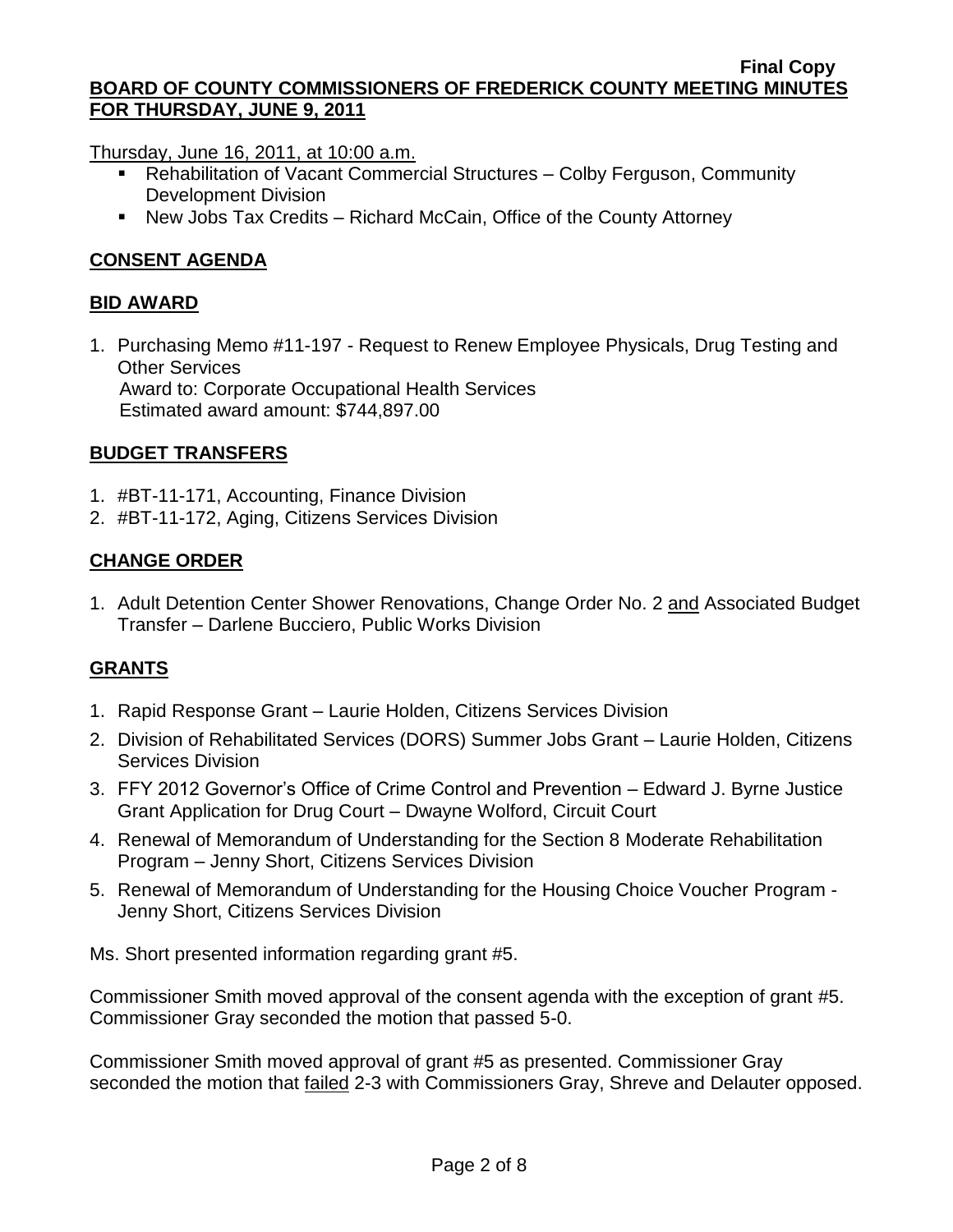Commissioner Young moved approval of grant #5 excluding the \$13,324 that was not a matching requirement. Commissioner Shreve seconded the motion that passed 5-0.

Commissioner Young moved to allocate \$13,324 to the county snow removal fund. Commissioner Shreve seconded the motion that passed 4-1 with Commissioner Gray opposed.

## **ADMINISTRATIVE BUSINESS**

### **Bid Award – Purchasing Memo #11-201 – FY 2012 Custodial Services for County Buildings (Sole Source) - Hal Good, Finance Division**

Mr. Good presented the proposed purchasing memo.

Commissioner Young moved approval of Purchasing Memo #11-201 as presented. Commissioner Delauter seconded the motion that passed 4-1 with Commissioner Shreve opposed.

### **WORKSESSION**

# **FY 2012 Valuation Report – Frederick County Employees Retirement Plan – Tracy Lobuts, Human Resources Division and Kate Hoffman, Mercer**

Ms. Lobuts and Ms. Hoffman presented the report.

No action was taken on this item as it was for information only.

## **Septage and Holding Tank Fees – Kevin Demosky, Utilities and Solid Waste Management Division**

Mr. Demosky presented the proposed fees.

Commissioner Delauter moved to send the septage and holding tank fees to public hearing, noting the fees would be reviewed after one year. Commissioner Young seconded the motion.

Commissioner Delauter amended the motion to take the fees ranging from \$18.00 to \$25.00 per ton, noting the fees would be reviewed in one year. Commissioner Young seconded the amendment. The main motion including the amendment passed 5-0.

## **Draft Ordinance to Amend the Adequate Public Facilities Ordinance (APFO) Senior Housing – Kathy Mitchell, Office of the County Attorney**

Ms. Mitchell presented the proposed ordinance.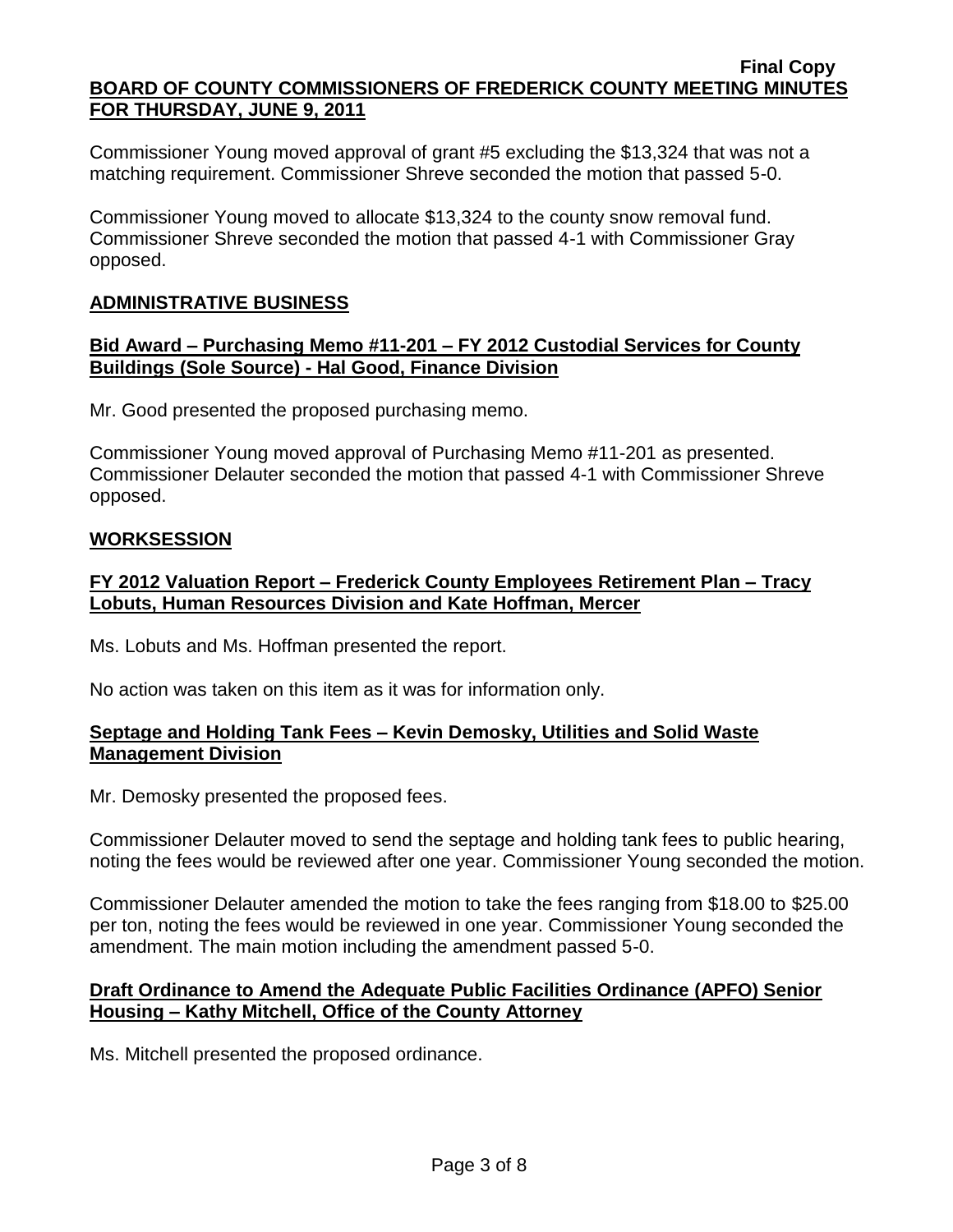Commissioner Shreve moved to proceed to public hearing. Commissioner Delauter seconded the motion that passed 4-1 with Commissioner Gray opposed.

### **COMMISSIONERS COMMENTS**

None.

# **PUBLIC COMMENTS – (5 MINUTE PRESENTATION)**

None.

## **QUESTIONS - PRESS**

Meg Tully, The Frederick News-Post

## **CLOSED SESSION**

Commissioner Smith moved to proceed into closed session in accordance with Maryland Annotated Code State Government Article § 10-508(a) (3) To consider the acquisition of real property for a public purpose and matters directly related thereto; (7) To consult with counsel to obtain legal advice on a legal matter; and (8) To consult with staff, consultants, or other individuals about pending or potential litigation. Commissioner Gray seconded the motion that passed 5-0.

# **ADJOURN**

The meeting adjourned at 12:20 p.m.

Mary E. Baker Recording Secretary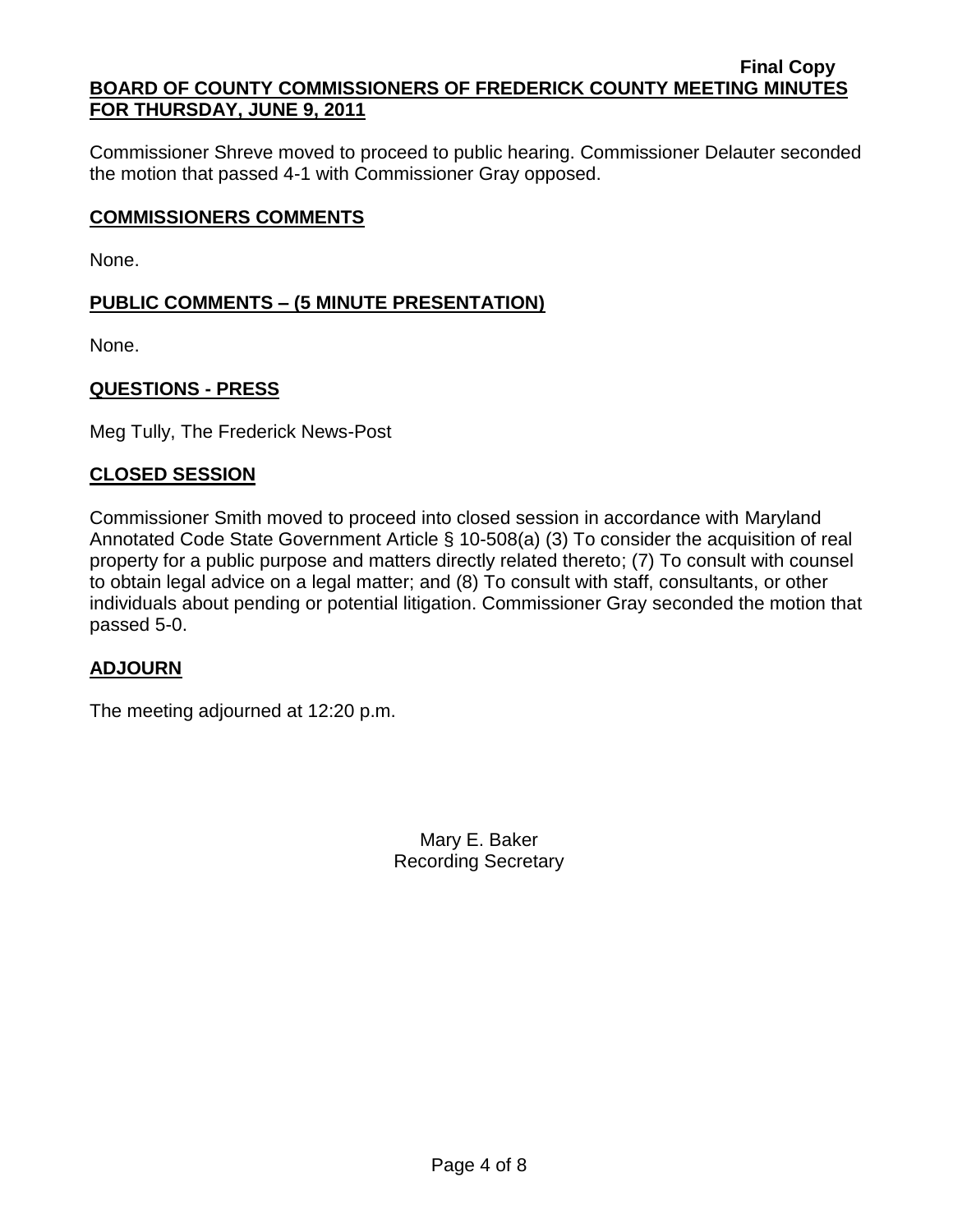### **FORM OF STATEMENT FOR CLOSING THE MEETING OF THURSDAY, JUNE 9, 2011**

# **STATUTORY AUTHORITY TO CLOSE SESSION**

### **State Government Article §10-508(a):**

(3) To consider the acquisition of real property for a public purpose and matters directly related thereto.

### **Motion:**

Commissioner Smith moved to proceed into closed session in accordance with Maryland Annotated Code State Government Article § 10-508(a) (3) To consider the acquisition of real property for a public purpose and matters directly related thereto; (7) To consult with counsel to obtain legal advice on a legal matter; and (8) To consult with staff, consultants, or other individuals about pending or potential litigation. Commissioner Gray seconded the motion that passed 5-0.

### **Time and Location:**

12:25 p.m. – Third Floor Meeting Room, Winchester Hall

### **Topic to be Discussed:**

To consider the acquisition of an easement for county purposes.

Mary Baker Recording Secretary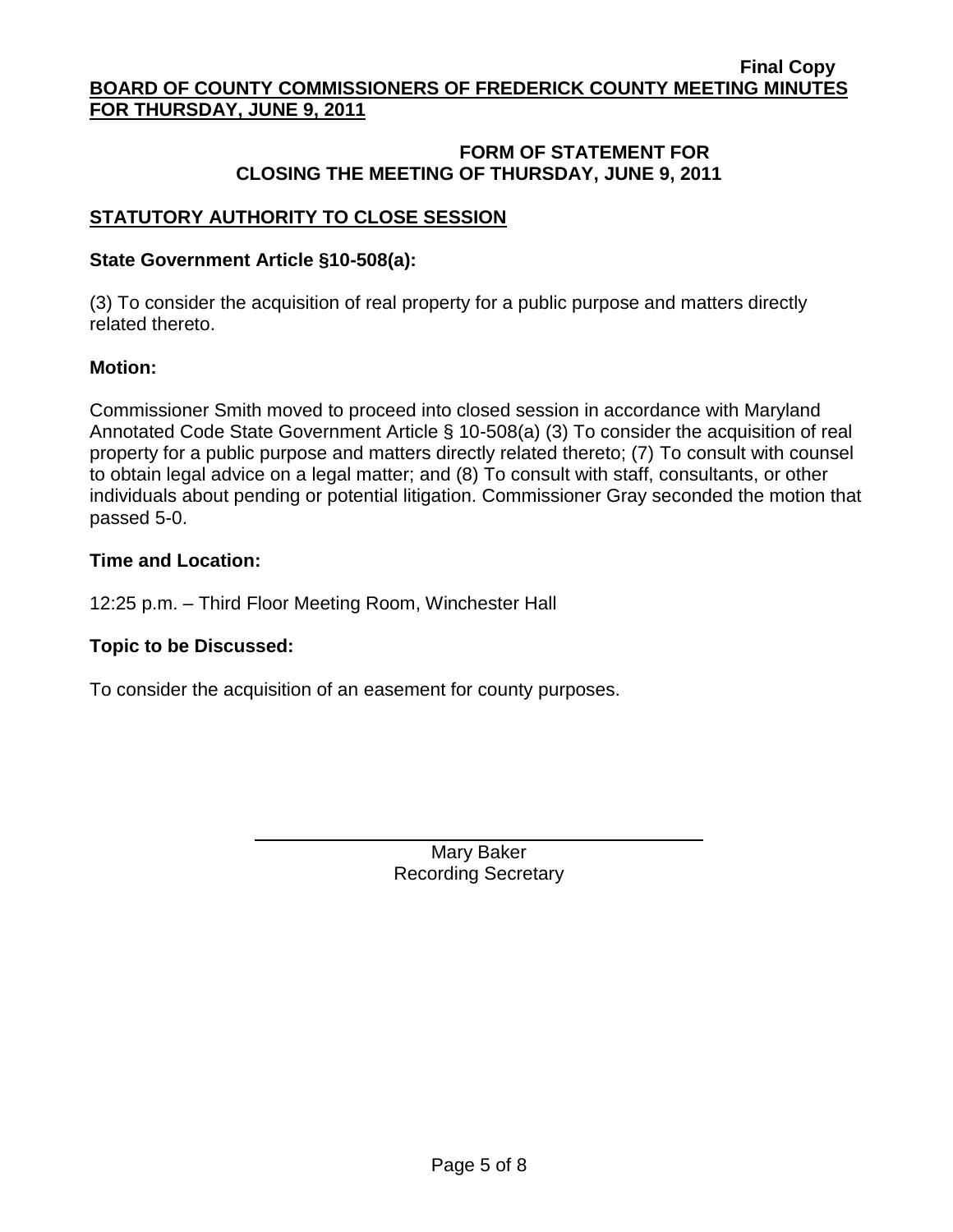## **FORM OF STATEMENT FOR CLOSING THE MEETING OF THURSDAY, JUNE 9, 2011**

# **STATUTORY AUTHORITY TO CLOSE SESSION**

### **State Government Article §10-508(a):**

- (7) To consult with counsel to obtain legal advice on a legal matter; and
- (8) To consult with staff, consultants, or other individuals about pending or potential litigation.

## **Motion:**

Commissioner Smith moved to proceed into closed session in accordance with Maryland Annotated Code State Government Article § 10-508(a) (3) To consider the acquisition of real property for a public purpose and matters directly related thereto; (7) To consult with counsel to obtain legal advice on a legal matter; and (8) To consult with staff, consultants, or other individuals about pending or potential litigation. Commissioner Gray seconded the motion that passed 5-0.

## **Time and Location:**

12:25 p.m. – Third Floor Meeting Room, Winchester Hall

# **Topic to be Discussed:**

To discuss with staff and the county attorneys certain issues in connection with a construction contract.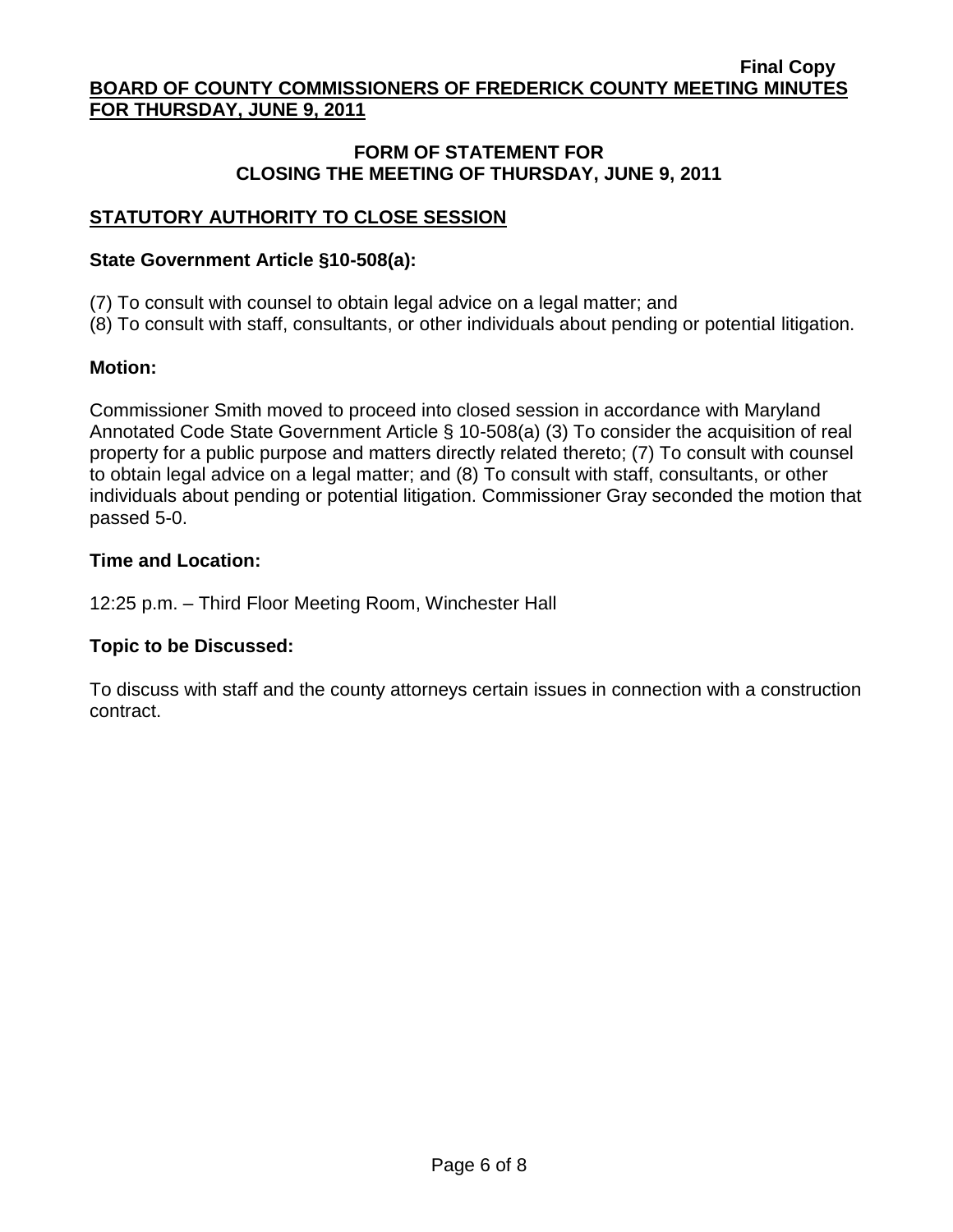### **FORM OF STATEMENT FOR MINUTES OF NEXT OPEN MEETING ON THURSDAY, JUNE 16, 2011, FOLLOWING THE CLOSED MEETING OF THURSDAY, JUNE 9, 2011**

# **STATUTORY AUTHORITY TO CLOSE SESSION**

### **State Government Article §10-508(a):**

(3) To consider the acquisition of real property for a public purpose and matters directly related thereto.

### **Motion:**

Commissioner Smith moved to proceed into closed session in accordance with Maryland Annotated Code State Government Article § 10-508(a) (3) To consider the acquisition of real property for a public purpose and matters directly related thereto; (7) To consult with counsel to obtain legal advice on a legal matter; and (8) To consult with staff, consultants, or other individuals about pending or potential litigation. Commissioner Gray seconded the motion that passed 5-0.

### **Time and Location:**

12:25 p.m. – Third Floor Meeting Room, Winchester Hall

### **Others in attendance:**

J. Mathias, D. Dunn, M. Gastley, R. McCain, T. Meunier, C. Chamberlain, R. Shen, J. Stitt, R. Santangelo and M. Baker

### **Topic Discussed:**

To consider the acquisition of an easement for county purposes.

### **Action Taken:**

The Board provided direction to staff.

Mary Baker Recording Secretary